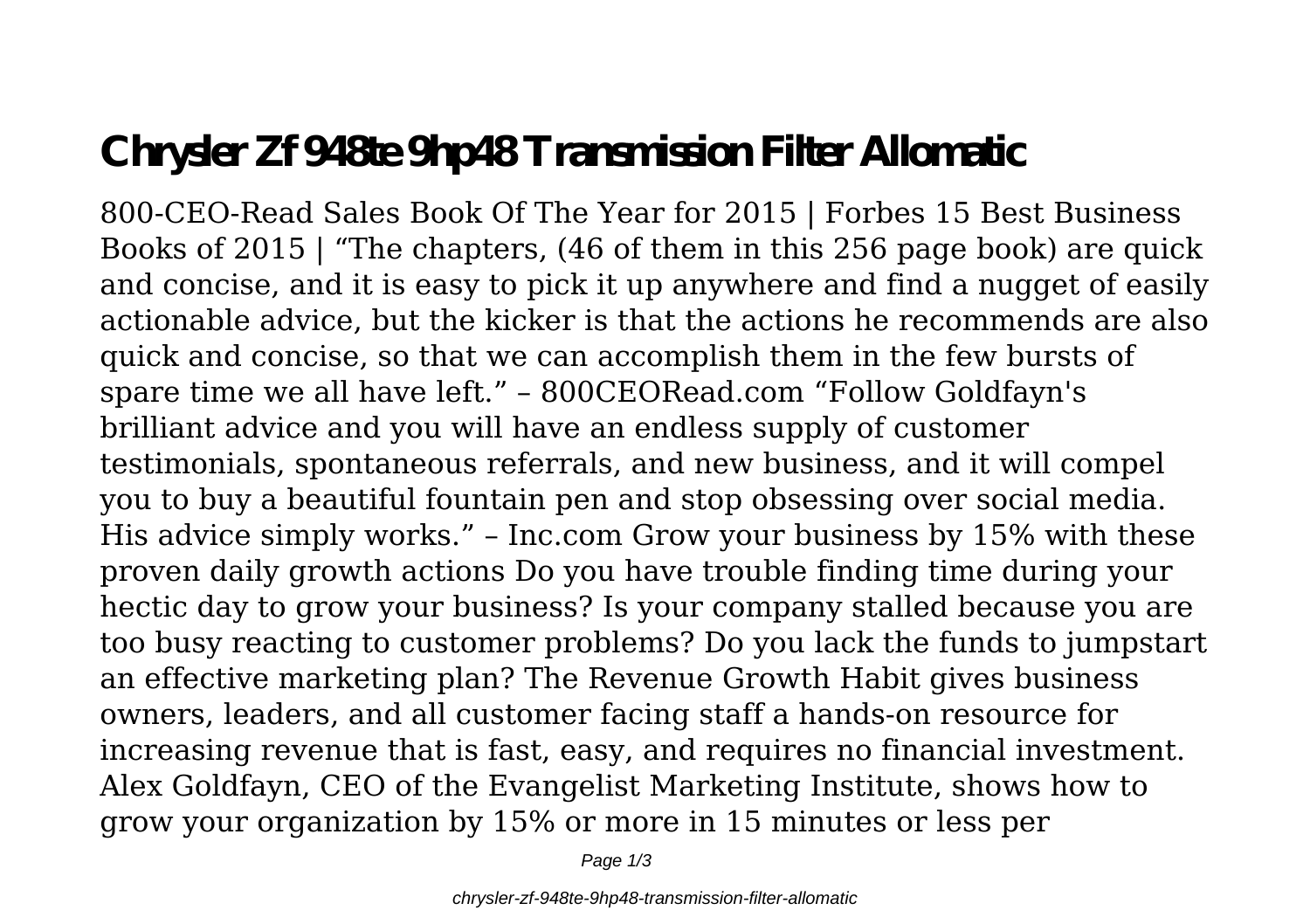day—without spending a penny of your money. Forget about relying on social media. Posting on Twitter, Facebook, and LinkedIn doesn't grow revenue, especially for business-to-business companies. The Revenue Growth Habit shows how to request and collect testimonials and how to communicate these testimonials to grow your business. You will discover how to write powerful case studies, ask for (and get!) referrals, grow your lists, and send a revenue-growing newsletter. Goldfayn also includes information for teaching your customer service people how to inform your current clients about what else they can buy from you. This proven approach revolves around letting your customers tell your story. There is nothing you can say about your products and services that is more effective than what your paying customers say. How does it work? Each day, take one quick, proactive communication action that tells someone about how they'll be improved after buying from you. Choose from the 22 actions Goldfayn details in The Revenue Growth Habit. Each technique is fast, simple, and free. It only requires your personal effort to communicate the value of your product or service to someone who can buy from you. Personal communication—the key to the 22 action steps—will make your company stand head-and-shoulders above the competition. Evangelist Marketing